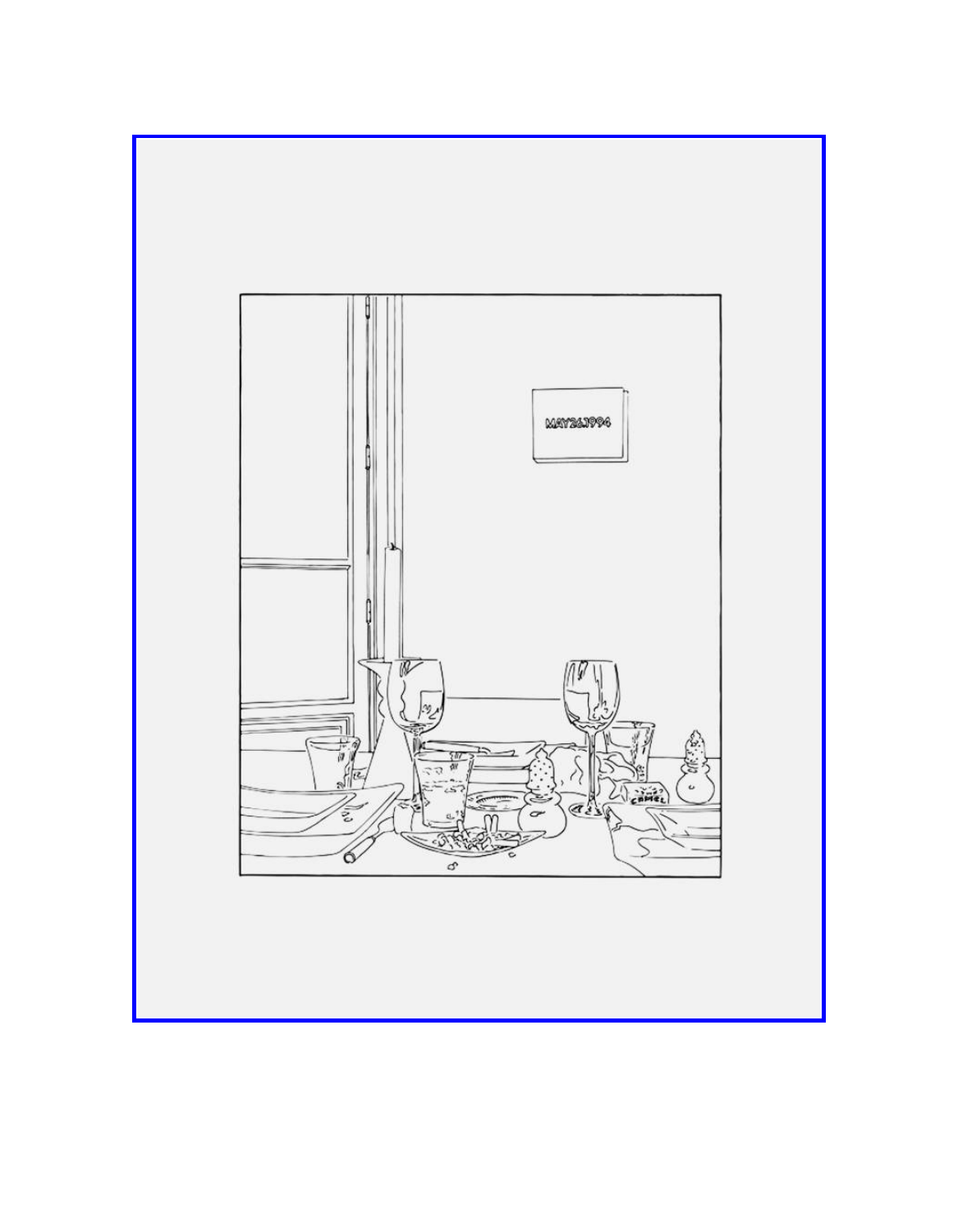

*Louise Lawler.* No Drones. *2013.*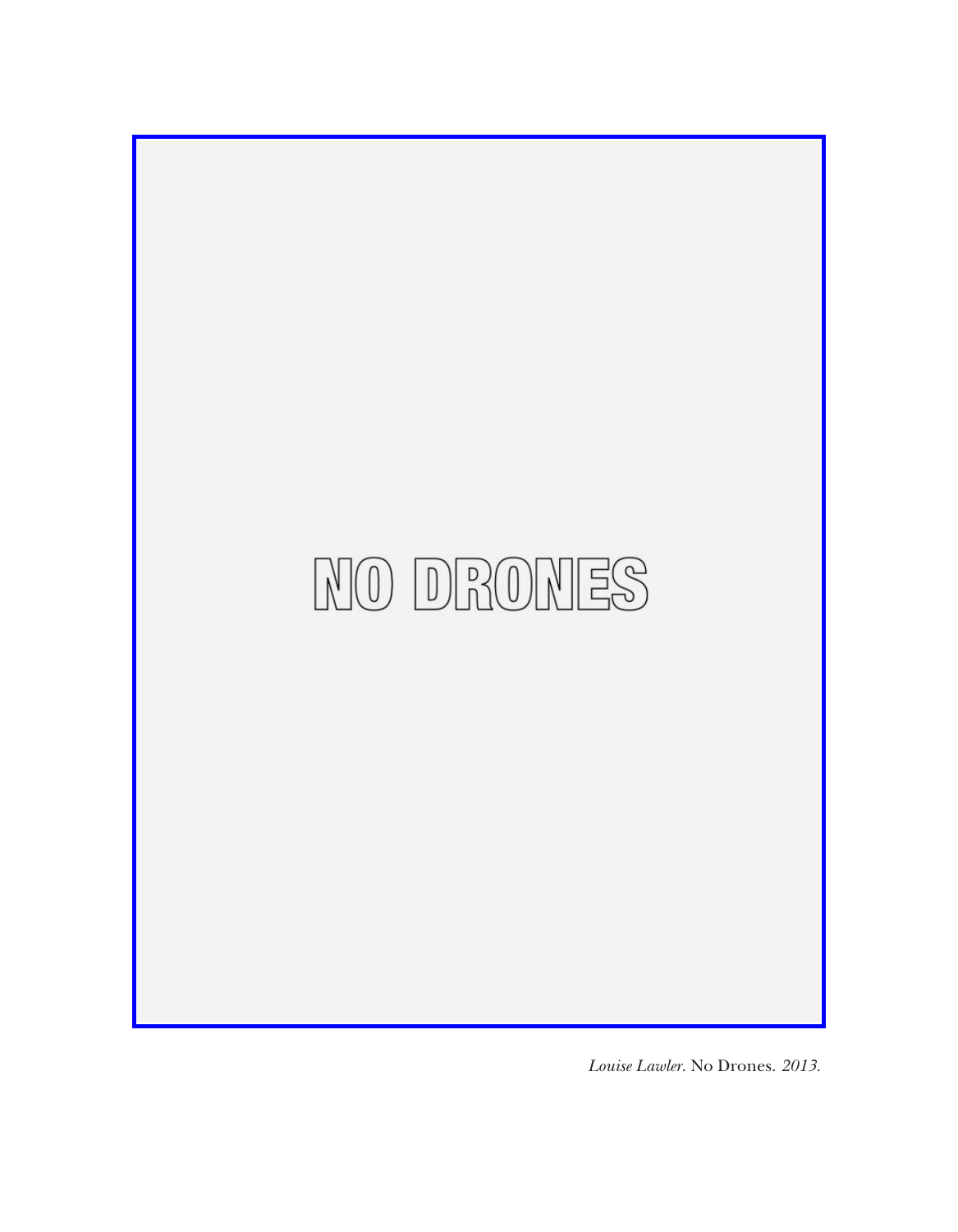

*Louise Lawler.* No Drones. *2011. Installation view.*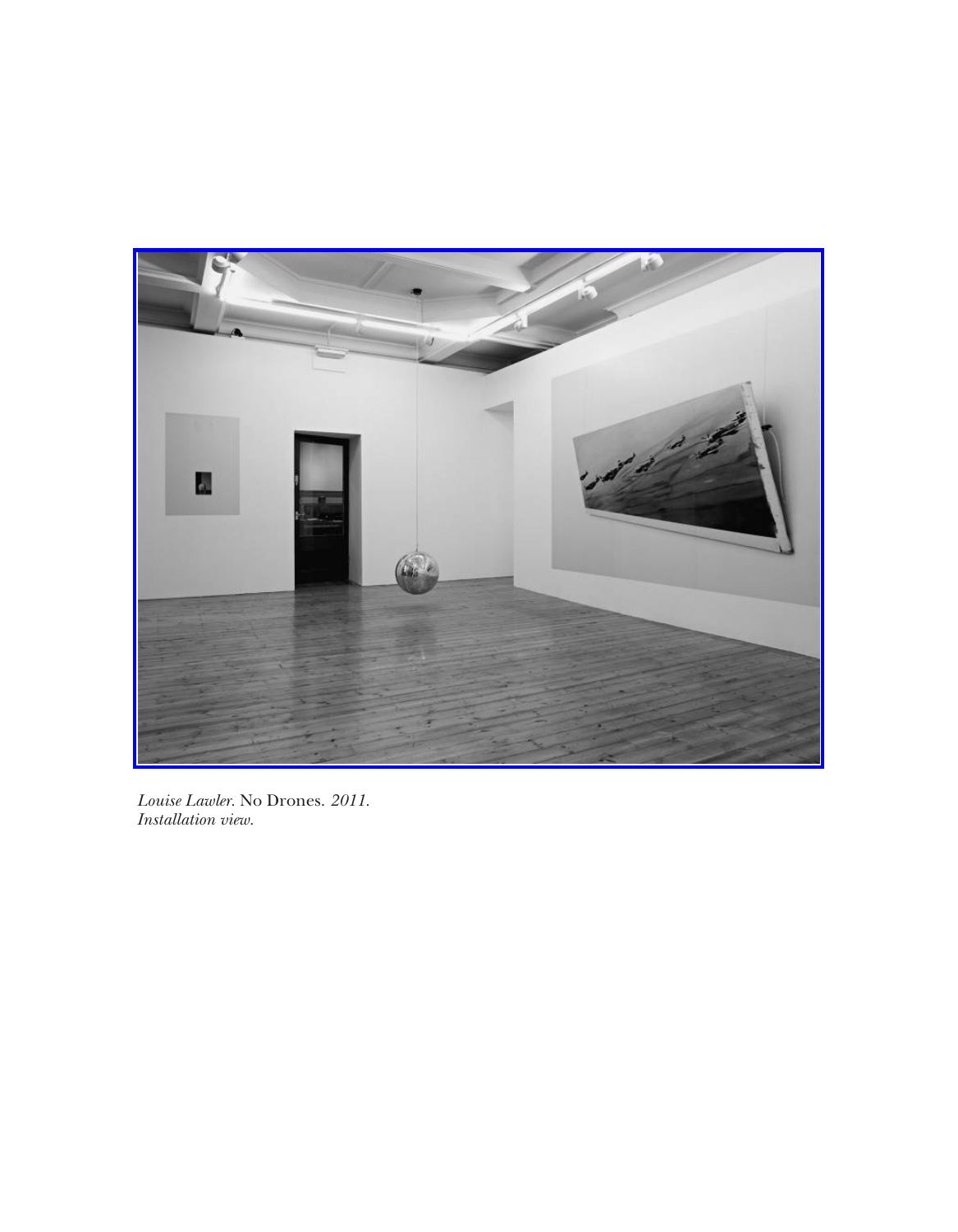## MIGNON NIXON

*It is a queer experience, lying in the dark and listening to the zoom of a hornet, which may at any point sting you to death. It is a sound that interrupts cool and consecutive thinking about peace. Yet it is a sound—far more than prayers and anthems—that should compel one to think about peace.*

> —Virginia Woolf, "Thoughts on Peace in an Air Raid"

> > *1. Doodlebugs*

Hitler deployed the first pilot-less flying bombs, the doodlebugs, as weapons of terror over London. "The drone of the planes," Virginia Woolf related, is "like the sawing of a branch overhead. Round and round it goes, sawing and sawing." It falls to the civilian under aerial attack to "fight with the mind" by "thinking against the current, not with it." Thinking in darkness, thinking in bed, thinking with the unconscious—Woolf defends the supposedly "futile activity of idea-making" as a counterpoint to the drone of war.1

Artistic resistance to war is often faulted for its futility. It is as if artistic responses to war succeeded only in stripping art, and its audience, of their political dignity. All antiwar art is not equally scorned, of course. Documentary and

1. Virginia Woolf, "Thoughts on Peace in an Air Raid" (1942), in *Thoughts on Peace in an Air Raid* (London: Penguin Books, 2009), p. 1. First published in *The Death of the Moth and Other Essays.* Commenting on "Living Under Drones," a recent Stanford/New York University report on the effects of American drones on the civilian population of Waziristan, Clive Stafford Smith compares them to the flying bombs that menaced London in World War II: "When the doodlebugs (as V1s—Hitler's drones—were called) came over," he observes, citing the experience of his own mother, the buzzing of the engine signaled temporary reprieve; sudden silence meant imminent death. The droning sound became a weapon of terror in itself, as it has in Waziristan, where "the Predators emit an eerie sound, earning them the name *bangana* (buzzing wasp) in Pashtu." Clive Stafford Smith, "Drones: The West's New Terror Campaign," *Guardian* (September 24, 2012). http://www.theguardian.com/commentisfree/ 2012/sep/25/drones-wests-terror-weapons-doodlebugs-1 (accessed January 30, 2014).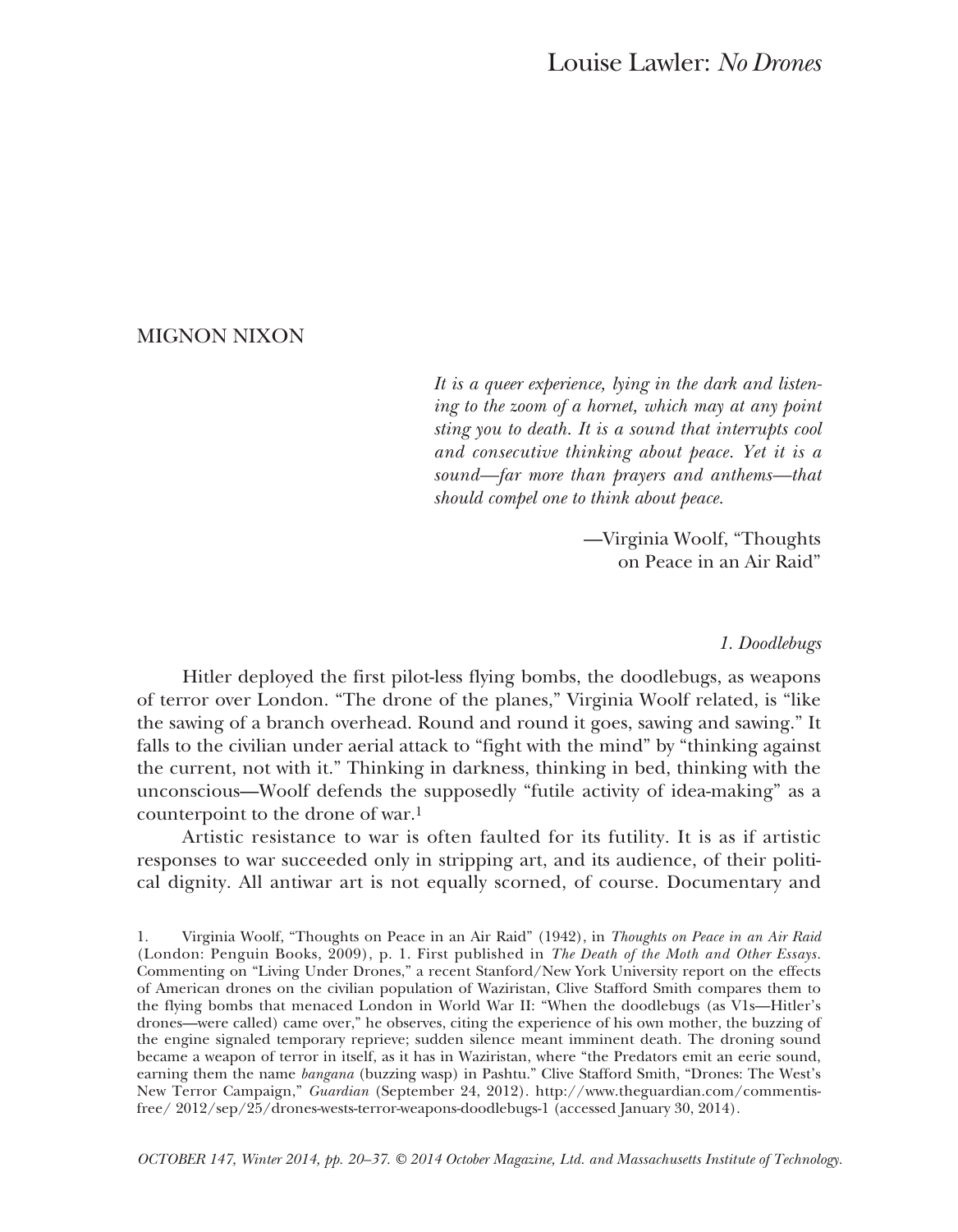24 OCTOBER

activist modes may be counted as extensions of journalism and politics. Memorializing and witnessing gestures bear the import of history. Protest art defies authoritarian repression. And while any of these may be dismissed as naïve or ineffectual, a special contempt is reserved for those modes of artistic resistance that refuse or mock the rhetoric of war.2

Woolf furnishes some reasons. War is not an event that suddenly comes along, she explains. It is already here. "The desire to dominate and enslave" defines everyday life, she writes, and the prevention of war, like war itself, therefore begins at home, with ourselves.3 In her expansive text of 1938 on the prevention of war, *Three Guineas*, Woolf argues that the cleavage of public and private spheres is the foundational violence of militarism, placing war beyond reach of the everyday.4 War as we know it is a ruse of militarism, in other words.

Louise Lawler's sly interventions in contemporary war discourse underscore this point. Apart from an extensive body of work on American militarism, culminating in her 2011 exhibition *No Drones*, the artist's antiwar ephemera and non-works (including the double-page spread that opens this essay) resist the efforts of militarism to monopolize and mystify war, to cut it off from the everyday. Woolf sharpened her pen on the spectacle of militaristic display, the frippery and finery on parade in military, parliamentary, and academic pageantry alike. Lawler trains her attention on the rituals of the art world, implying that militarism runs through them like a steady line, smoothly connecting the dots. At the same time, her art reveals another trend of militarism, which is the colonization of daily life, the relentless intrusion of state violence into our so-called private lives. To expose the ruse of militarism, Lawler suggests, we must open our eyes to its most intimate and most insidious effects.

Militarism distinguishes "war inside" (as Gertrude Stein referred to our birthright of destructiveness) from "war outside," the violence of the state. Predicated on a fastidious separation of subject and state, militarism cultivates our sense of estrangement from war, discounts our insider knowledge, and discourages questions like the one Stein recollected from childhood in her 1945 memoir *Wars I Have Seen*: "What is it inside in one that makes one know all about war?"5 For Stein, war is always already part of one, inside one. The mystery of war is that it lays its claim on us from the inside out.

<sup>2.</sup> An example of such contempt is the critical response to Yayoi Kusama's performances against the nuclear arms race and the American war in Vietnam. Mignon Nixon, "Anatomic Explosion on Wall Street," *October* 142 (Fall 2012), pp. 3–25.

<sup>3.</sup> Woolf, "Thoughts on Peace in an Air Raid," p. 3. Woolf's prolific insights about the continuities of tyranny and destructiveness in everyday life and in war underpin much essential feminist writing on war culture. See, for example, Rosalyn Deutsche, "Un-War: An Aesthetic Sketch," in this issue.

<sup>4.</sup> Woolf, *A Room of One's Own/Three Guineas*, ed. Michèle Barrett (London: Penguin, 1993).

<sup>5.</sup> Gertrude Stein, *Wars I Have Seen* (1945; London: Brilliance Books, 1984 ), p. 9. On Stein's war memoir and contemporary artistic responses to war, see Mignon Nixon, "War Inside/War Outside: Feminist Critiques and the Politics of Psychoanalysis," *Texte zur Kunst* 17, no. 68 (December 2007), pp. 65–75; and Rosalyn Deutsche, "Un-war: An Aesthetic Sketch," in this issue.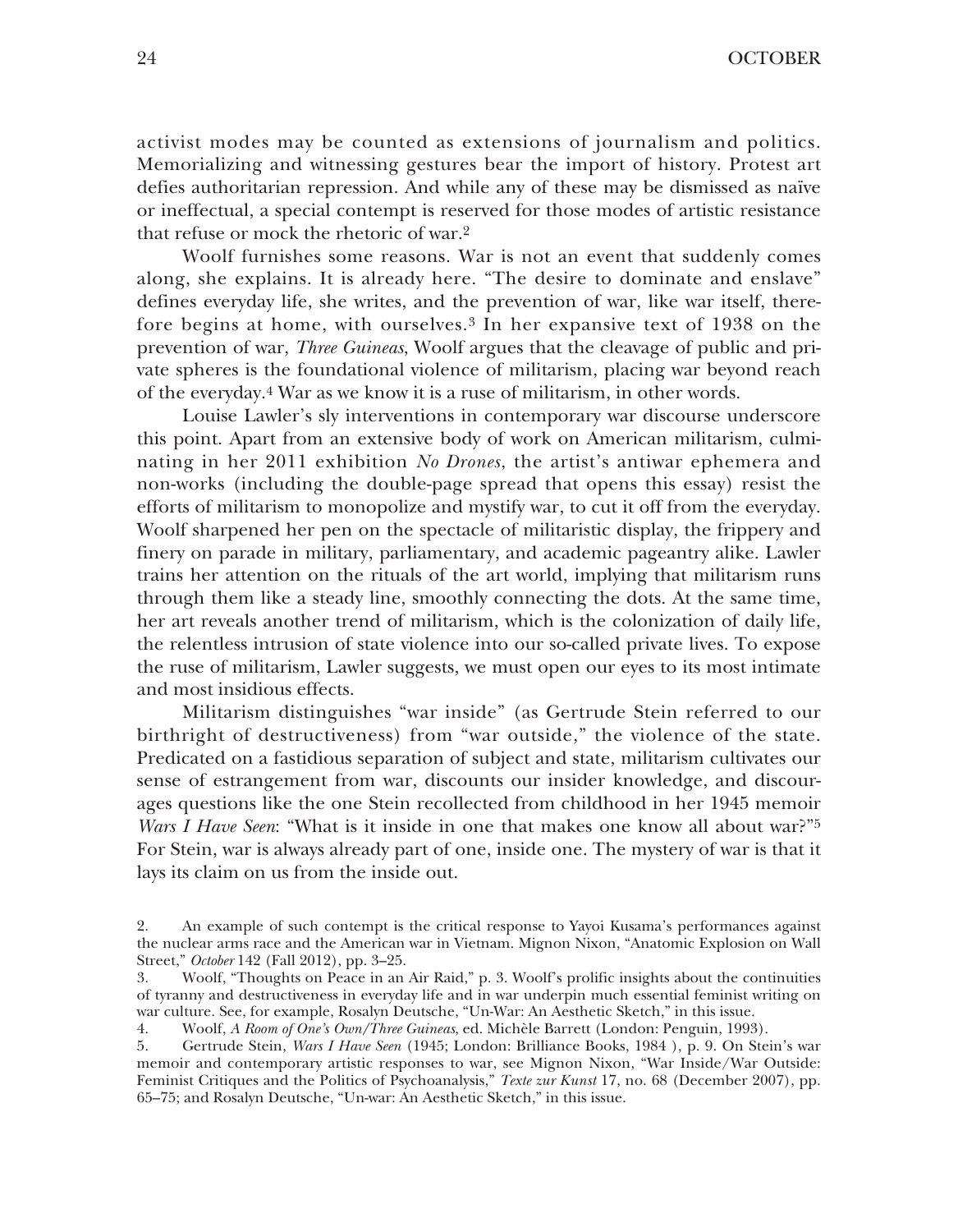"Wars. So many wars. Wars inside and wars outside." This line carries the cadence of Stein, but it is actually Bruno Latour, in a lecture delivered in the spring of 2003, some two weeks after the U.S.–U.K. invasion of Iraq. He begins to list the wars. "Culture wars, science wars, and wars against terrorism. Wars against poverty and wars against the poor. Wars against ignorance and wars out of ignorance." Then he comes straight to the point: "My question is simple. Should we be at war, too, we, the scholars, the intellectuals?"6 Latour could almost be channeling Woolf now, except that she would never have associated herself with "the scholars, the intellectuals," whose vanities she read as symptoms of militarist culture. The difference tells when Latour abruptly pivots to what he calls his worry: "Quite simply, my worry is that we might not be aiming for the right target." With this swerve from the question of whether we, the self-professed thinkers, should also be at war to the worry that we might simply have the wrong target in our sights, Latour abandons the question of intellectual and psychical responsibility for war in order to embrace the very symmetries between academe and militarism that Woolf decries. "To remain in the metaphorical atmosphere of the time," he remarks, "military experts constantly revise their strategic doctrines, their contingency plans, the size, direction, and technology of their projectiles, their smart bombs, their missiles; I wonder why we, we alone, would be saved from those sorts of revisions." For Latour, what counts is to be rhetorically current, or "in the metaphorical atmosphere" of one's time, and to be quick to recognize "new threats, new dangers, new tasks, new targets." Once upon a time, he reminds us, "intellectuals were in the vanguard."7 The cultural avant-garde not only kept up with rhetorical change but set the pace. Now it is the military-scientific-industrial complex that drives the agenda.

Woolf, by contrast, makes a virtue of hesitation and delay. "Three years is a long time to leave a letter unanswered," she announces in the arch opening line of *Three Guineas*, "and your letter has been lying without an answer even longer than that."8 Setting aside the abundant appeals that pile up on her desk, waiting for more dust to gather before lifting her pen, the author ruminates at leisure before replying at length to a question styled, in the now familiar way, to flatter prospective patrons of a new society: "How in your opinion are we to prevent war?" Woolf's response runs to some two hundred pages in small type. "It is true that many answers have suggested themselves," she confides, "but none that would not need explanation, and explanation takes time."9

<sup>6.</sup> Bruno Latour, "Why Has Critique Run Out of Steam? From Matters of Fact to Matters of Concern," *Critical Inquiry* 30, no. 2 (Winter 2004), p. 225. First presented as the Stanford presidential lecture, Stanford Humanities Center, April 7, 2003. Subsequent references are to p. 225 except where noted.

<sup>7.</sup> Ibid., p. 226.

<sup>8.</sup> Woolf, *A Room of One's Own/Three Guineas*, p. 117.

<sup>9.</sup> Ibid.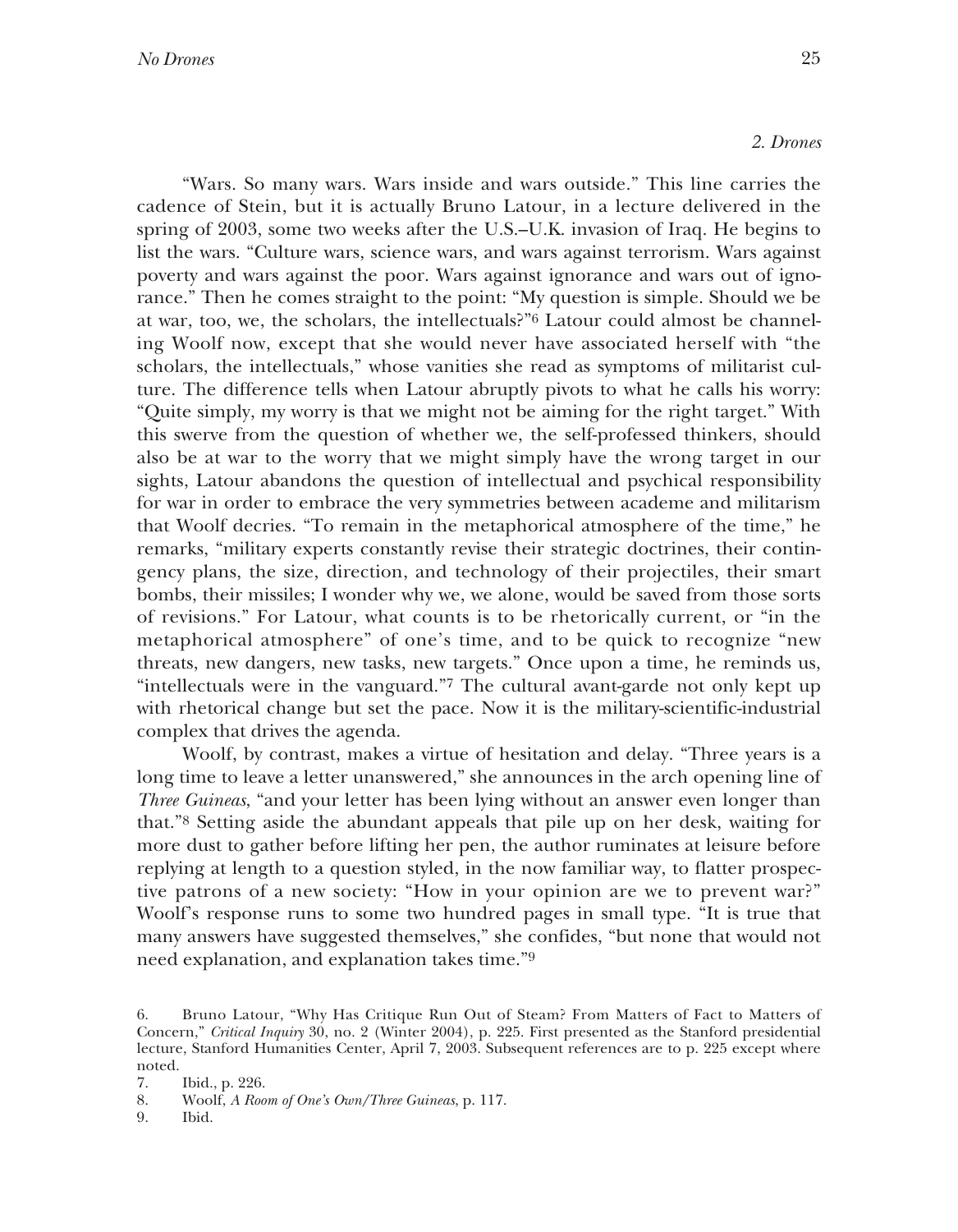26 OCTOBER

A twenty-first-century Woolf, one imagines, would not "donate now" to stall next week's war or circulate an online petition to her address book with an urgent personal message. It is difficult to conjur her tweeting advice to the prime minister: to bomb or not to bomb. Offered opportunities to sign a petition, attend a political meeting, and donate to a fund, she declines all three. Belated as it is, Woolf's thick, chiding letter to the founder of the new society does not conclude by enclosing a check. Instead, it promises a guinea for the rebuilding fund of a women's college. The prevention of war, she reasons, rests on a new model of education, one not beholden to the arms industry. She imagines a "poor college," experimental and nonhierarchical, with a curriculum devoted not to "the arts of dominating other people" (which "require too many overhead expenses") but to "the arts of human intercourse."10

Latour's call to academic arms is an exercise in devil's advocacy, to be sure. Yet it touches on a real problem: how does critique adapt to a war footing? Suggesting that the humanities have an obligation to move with the times, "to press ahead, to redirect our meager capacities as fast as possible," he charges the humanities, and himself, with debunking and deconstructing while Rome burns.<sup>11</sup> Latour borrows yet another military analogy, that of "fighting the last war," to diagnose the malaise in which the humanities, circa 2003, were plunged. For military doctrine has it that war, unlike history, does not repeat itself. "Would it not be rather terrible," he wonders, "if we were still training young kids—yes, young recruits, young cadets—for wars that are no longer possible . . . leaving them illequipped in the face of threats we had not anticipated, for which we are so thoroughly unprepared?"12

When Latour extolled the superior competence of military experts who constantly revise "the size, direction, and technology of their projectiles," the current wars were in their infancy. Since then, it has become de rigueur for the humanities to court legitimacy in a culture of techno-militarism, even as the credibility of that culture has inexorably declined. Close to home, militarist thinking is detectable even in some revisionist histories of postmodernism, which reduce those debates to abstract culture wars, and in a broad revival of fantasies of mastery that feminist, psychoanalytic, and poststructuralist work had once discredited. The prospect of a humanist academy on the militarist model—a drone academy—seems rather different now. Even as a rhetorical weapon, the smart bomb seems disastrously ill equipped to alleviate the cultural malaise of anti-rationality bordering on nihilism that Latour warned against back then and that has only deepened in our prolonged time of war. Rather than restrain us, "the scholars, the intellectuals," from "add[ing] ruins to ruins"—by which Latour intended the absurdist gesture of reflexively invoking deconstruction in a public discourse already conducted under

12. Ibid., p. 225.

<sup>10.</sup> Woolf, *A Room of One's Own/Three Guineas*, p. 155.

<sup>11.</sup> Latour, "Why Has Critique Run Out of Steam?," p. 226.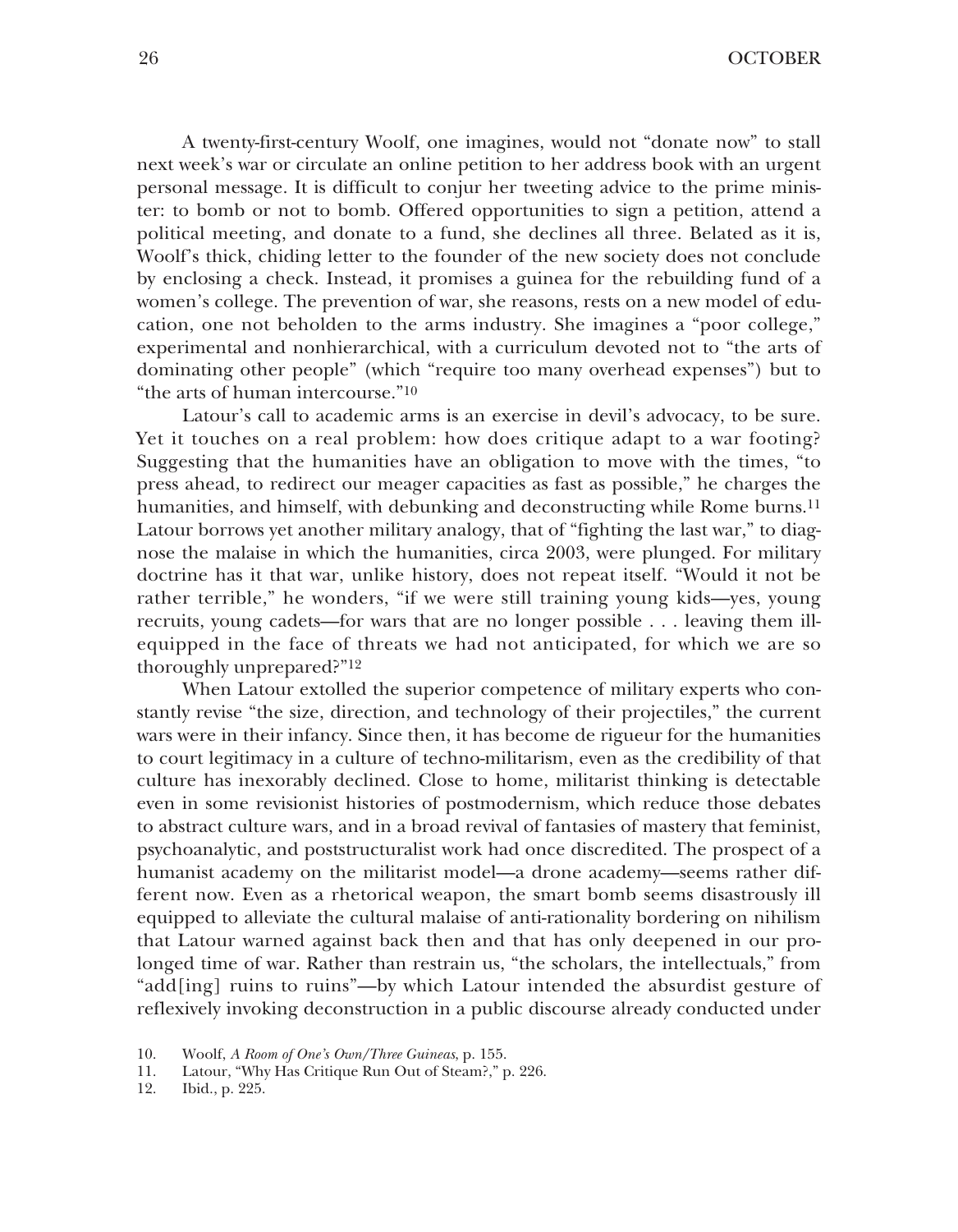the sway of the death drive—today's drone culture has conferred on Latour's rhetoric a tragic reality. To the extent that we in the humanities are willing to assume responsibility for the current wars, the question "is it really our duty to add fresh ruins to fields of ruins?" can no longer be deemed safely rhetorical.13 The "young recruits, young cadets" of the current generation have assimilated the streamlined training regimes dedicated to applying "meager capacities as fast as possible" to urgent contemporary debates, as Latour admonished. But at what cost? Have we inadvertently conspired to abet a techno-militarist fantasy of the humanities themselves as a "fresh ruin," a ruin overdue for being added to the "field of ruins"?14

## *3. No Drones*

Posted on the door of my office at the Courtauld Institute of Art is a tattered souvenir from Louise Lawler's 2011 London exhibition *No Drones*. A few eyebrows

were raised when the poster went up. Its pale and faintly shimmering echo of "No Nukes"—a political slogan that lingers on the fringes of British protest culture—offered an uncomfortable reminder of past failure. And that was part of the point: War is retro, however futuristic it appears. When artistic resistance to war summons the past, it reminds us of this. The posting of *No Drones* was also intended as one small way of highlighting the nexus of militarization, art, and the humanities in the everyday life of an academic institution. It was, of course, not only the students I was addressing but, more particularly, myself.

In November 2011, Lawler's exhibition *No Drones* coincided (coincidentally) with a retrospective of Gerhard Richter at Tate Modern.15 Lawler in effect transferred two works by Richter, *Mustang Squadron* (1964), based upon a photograph of Allied bombers over Germany, and *Skull* (1983), to the Sprüth Magers gallery at the dead end of an elegant Mayfair street. Printed on



*Announcement for* No Drones*. Sprüth Magers, London. 2011.*

<sup>13.</sup> Latour, "Why Has Critique Run Out of Steam?," p. 225.<br>14. For an example of how the eclipse of the humanities by

<sup>14.</sup> For an example of how the eclipse of the humanities by the sciences has become academe's new "worry," see, for example, Tamar Lewin, "As Interest Fades in the Humanities, Colleges Worry," *New York Times* (October 30, 2013). http://www.nytimes.com/2013/10/31/education/as-interest-fades-inthe-humanities-colleges-worry.html (accessed January 30, 2014). Stanford University, where Latour gave his 2003 lecture at the Humanities Center, is one of the campuses described as particularly worried. Lawler was not responding directly to Tate Modern's Gerhard Richter exhibition and was not

aware it would coincide with her own. Conversation with the author, October 10, 2012.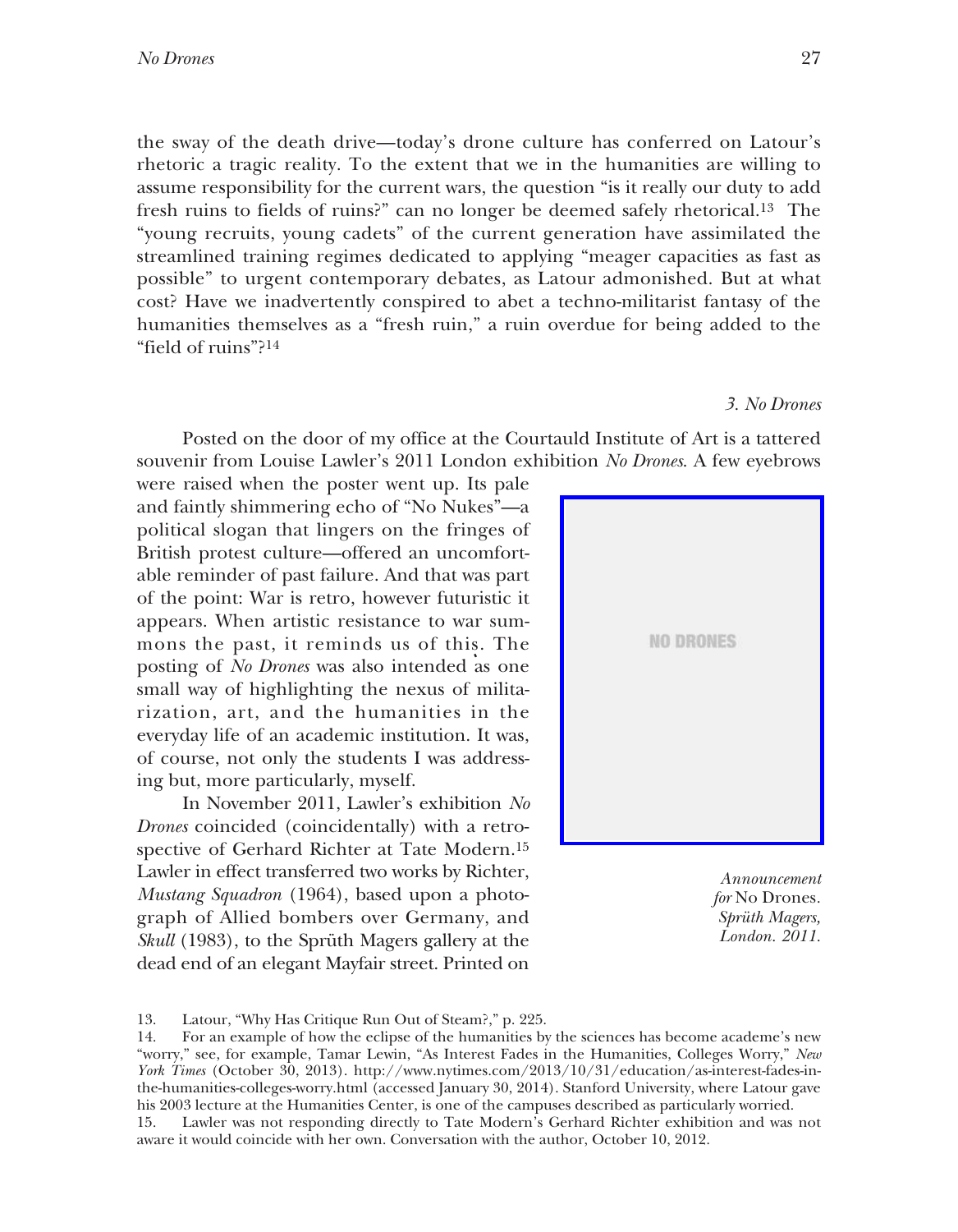

*Lawler.* No Drones. *2011. Installation view.*

adhesive vinyl and applied directly to the gallery walls, Lawler's photographs of these works, taken during the installation of Richter's work in the Albertinum Museum/Staatliche Kunstsammlungen, Dresden, in 2010, were manipulated adjusted to fit, in Lawler's description—to make them strictly proportional to the site.16

Titled *No Drones* and *Civilian*, the two works took on fresh political import as an extension of Richter's own procedure in retrieving and enlarging photographs of the bombing of Germany during World War II. Drawing on photographs of a recent past that had already been effectively repressed, Richter pointed to a process of historical forgetting: His photographs were reminders of a "last war" that was briefly imagined to mark the end of wars. By applying optically distorted, or stretched, editions of her own photographs of Richter's paintings in Dresden, the site of frenzied Allied bombing of civilians, to a gallery wall in London, the city where Hitler deployed the first unmanned drones, Lawler invited reflection on the extent to which the remembrance of wars past shapes the dynamics of our own current wars. In particular, the installation invited reflection upon aerial destruction as a preeminent mode of cultural domination and control.

"Dresden was the Florence of Germany," Sven Lindqvist has written, "an old cultural capital, full of art treasures and architectural masterpieces that the bombing had left untouched throughout five years of war. So the city was full of

<sup>16.</sup> On Lawler and Richter, see *Louise Lawler and/or Gerhard Richter: Photographs and Works*, ed. Dietmar Elger, essay by Tim Griffin (Dresden: Schirmer/Mosel, 2012). On Lawler's adjusted-to-fit works, see Sven Lütticken, "'Not Stone': Acting in and with Louise Lawler's Pictures," in *Louise Lawler: Adjusted* (Munich: Prestel Verlag, 2013).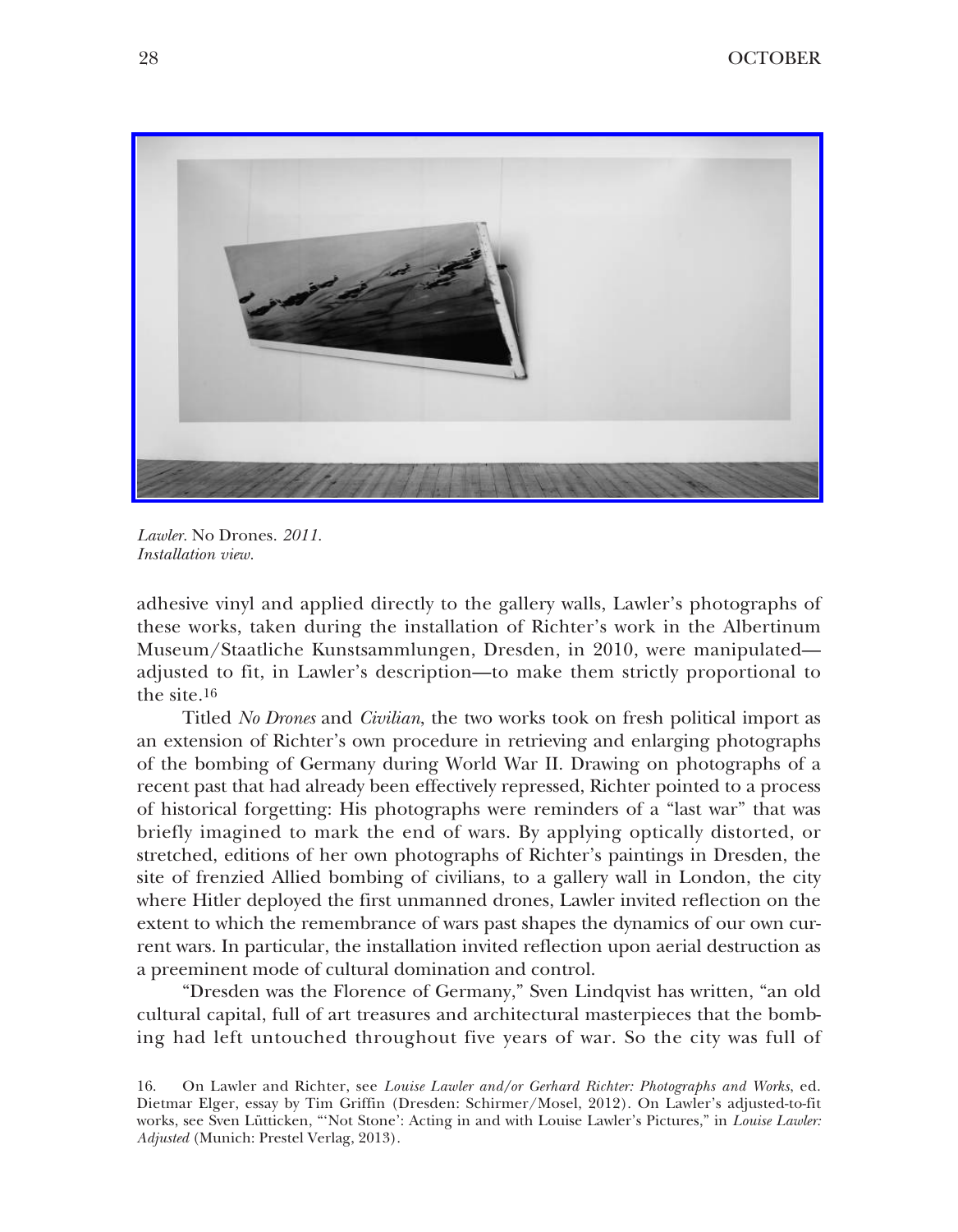

*Lawler.* No Drones. *2011. Installation view.*

refugees and practically undefended when the British attacked on February 13, 1945."17 Yet, he remarks, "even today there is no hint in any British museum of the systematic attacks on German civilians in their homes, no hint that these attacks constituted crimes under international humanitarian law for the protection of civilians."18 Even, or perhaps especially, in the war museum, historical perspective is trumped by aerial perspective.

Lawler's photograph of *Mustang Squadron* is entitled *No Drones*. Its angle is sidelong to the painting. Stretched out along the wall, it is anamorphically distorted, prodding the viewer's body to shuttle sideways, as if in search of some elusive optical resolution. Adhering to the wall like a label, the vinyl surface of *No Drones* contrasts with its subject, a painting seen askance, pitched sharply forward, partially obscured, hooks and wire exposed. Not an image of an image of an image of bombing, then—an image suspended in the infinite regress of the virtual—*No Drones* presents instead a photographic mural of a photograph of an installation of

17. Sven Lindqvist, *A History of Bombing*, trans. Linda Haverty Rugg (London: Granta, 2001), entry 214 (n.p.).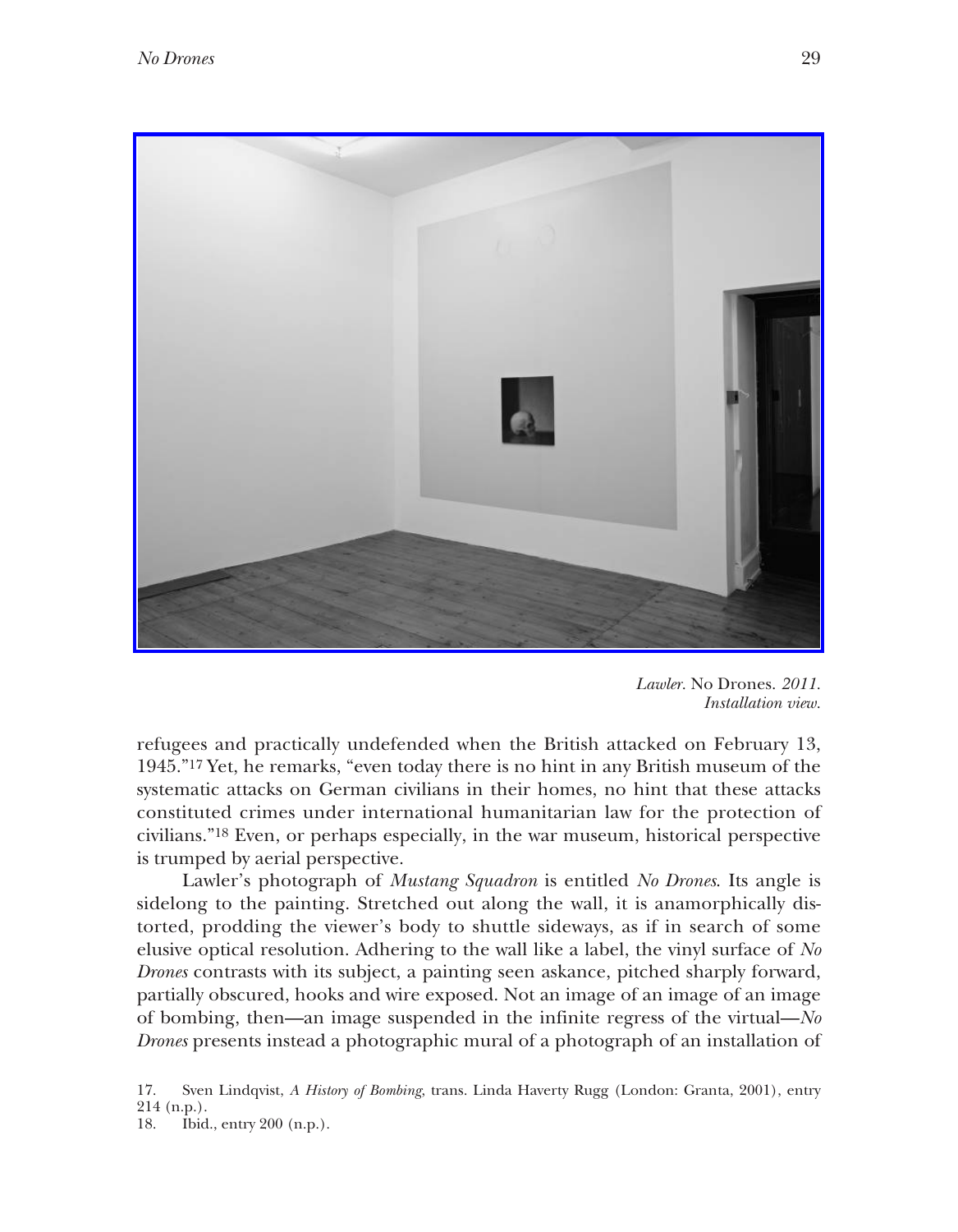a painting of a photograph, itself photographically reproduced, of a squadron of bombers. And each of these translations performs a kind of estrangement, drawing the viewer into an intricate process of interpreting an aerial perspective. Unlike the viewpoint of the drone, whose operators search screens for targets to destroy, the perspective of *No Drones* is one of anamorphosis, in which mastery of the visual field, and by implication historical depth, is sufficiently frustrated that the very premise of such mastery is called into doubt.

In his seminar on anamorphosis, Jacques Lacan drew the attention of his listeners to a painting in the National Gallery in London, Hans Holbein's *The Ambassadors* (1533), which offers a virtuoso demonstration of the principle that a picture is "a trap for the gaze."19 The young ambassadors, Jean de Dinteville and George de Selve, stand "frozen, stiffened in their showy adornments," he recounts, while between them, arrayed on two shelves, is "a series of objects that represent in the painting of the period the symbols of *vanitas*."20 The upper shelf, where the figures' elbows rest, is the repository of astronomical devices, including a celestial globe, a portable sundial, and an astrolabe, instruments for measuring the heavens, the early equipment of a scientific dream of aerial mastery. The lower shelf

19. Jacques Lacan, *The Four Fundamental Concepts of Psychoanalysis*, ed. Jacques-Alain Miller, trans. Alan Sheridan (London: Vintage, 1998), p. 89. 20. Ibid., p. 88.



*Hans Holbein.* The Ambassadors. *1533.*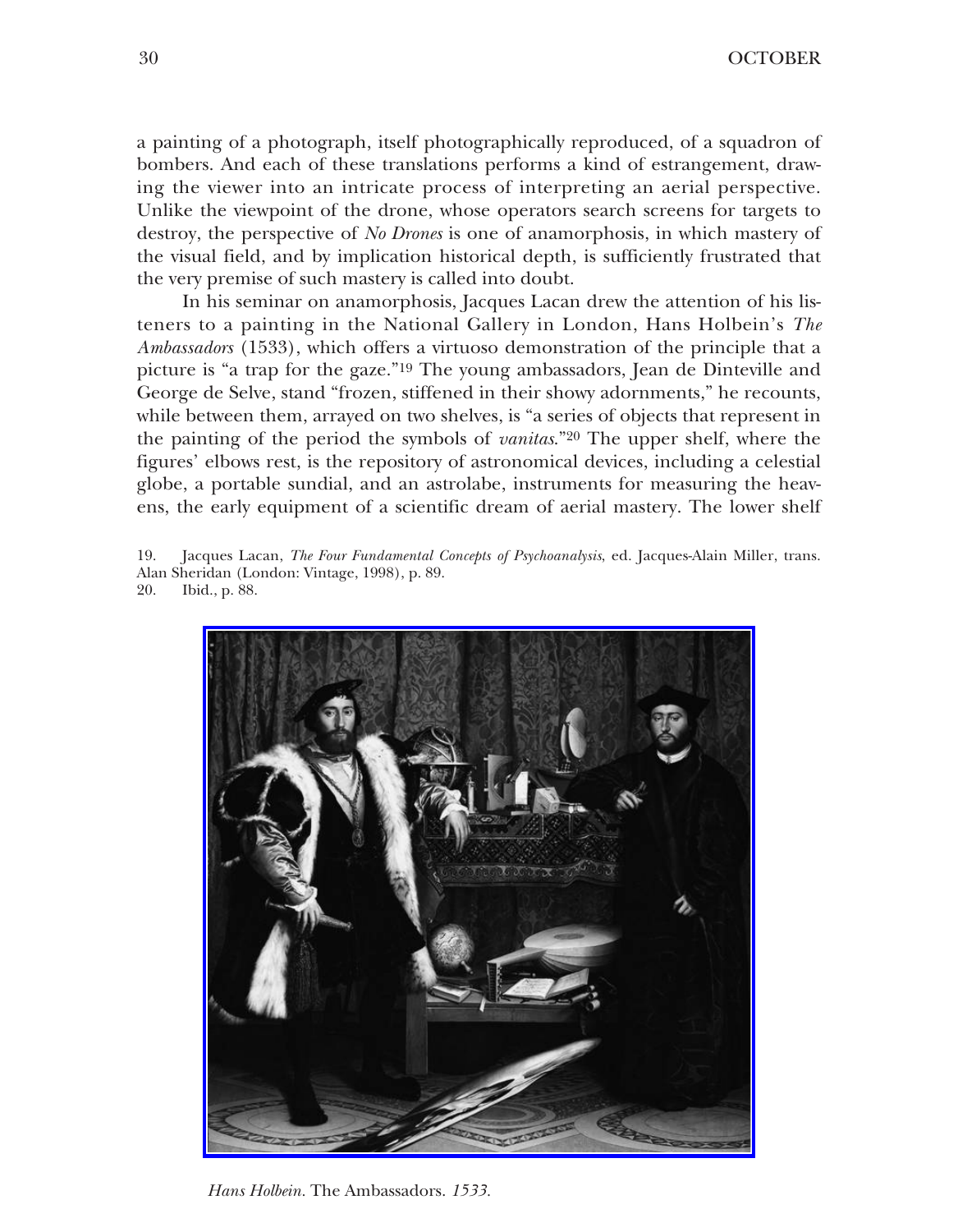holds a terrestrial globe, a compass, an open hymn book, and a lute. The work's most enigmatic feature, however, hovers in the foreground, tilted on the diagonal, as if levitating. Lacan describes it as "the singular object . . . which is there to be looked at, in order to catch, I would almost say, to catch in its trap, the observer, that is to say, us."21 Only by surrendering an overview of the painting and moving to its side does the viewer discern that the tilted object floating in the foreground is a skull. "It is," Lacan continues,

an obvious way . . . of showing us that, as subjects, we are literally called into the picture, and represented here as caught. For the secret of this picture . . . is given at the moment when, moving slightly away, little by little, to the left, then turning around, we see what the magical floating figure signifies. It reflects our own nothingness, in the figure of the death's head.22

A visitor to Lawler's exhibition in London, turning away from *Mustang Squadron/No Drones*, confronted—what else?—a photograph of Richter's *Skull* of 1983 pasted to the adjacent wall and retitled *Civilian*. In *The Ambassadors* of Holbein, the outsized skull hovers in the foreground of the painting, obscure to the viewer who examines the tableau head-on. This skull is, of course, a memento mori, a reminder of mortality that haunts the world of appearances, displayed here "in all its most fascinating forms," as Lacan exclaims, in the double portrait.<sup>23</sup> For Lacan, its more particular effect, however, is to echo, or reflect, our nothingness, to annihilate us in the act of seeing. "All this shows," he writes, "that at the very heart of the period in which the subject emerged and geometral optics was an

- 22. Ibid., p. 92.
- 23. Ibid., p. 88.



*Holbein.* The Ambassadors (*detail*). *1533.*

<sup>21.</sup> Lacan, *The Four Fundamental Concepts of Psychoanalysis*, p. 92.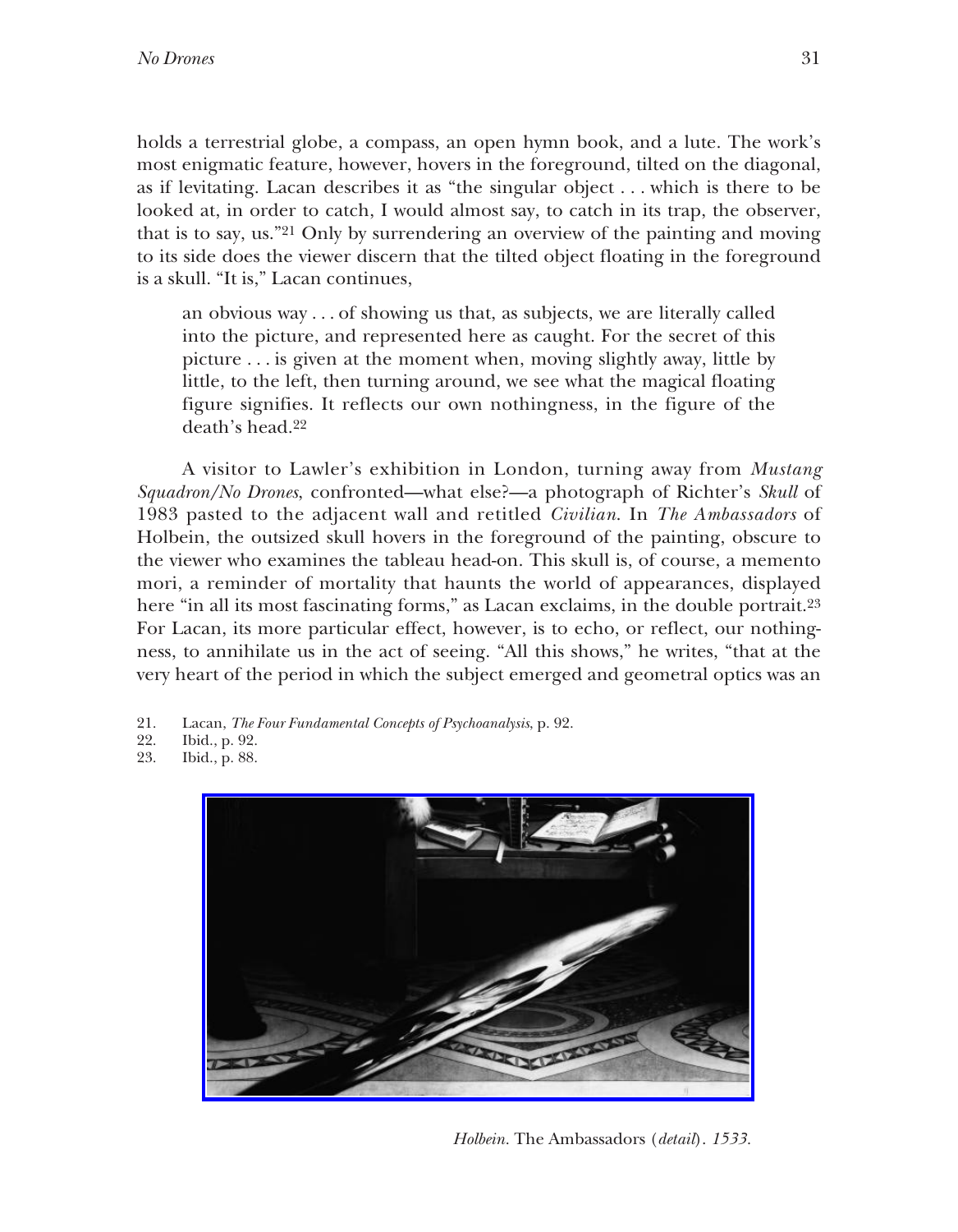

*Lawler.* No Drones. *2011. Installation view.*

object of research, Holbein makes visible for us here something that is simply the subject as annihilated."24 In Lawler's staging of the anamorphic scenario, the subject-as-annihilated is, in effect, the civilian that could be me. In contrast to the drone's eye view, which adopts the aerial perspective of the perpetrator, or plane, the anamorphic situation exploits an "inverted use of perspective" to reveal the illusion of this abstraction.25

Coincident with the historical emergence of the mastering subject through perspective, Lacan speculated, came the emergence of "the gaze as such, in all its pulsatile, dazzling, and spread out function, as it is in this picture."26 In *No Drones*, the anamorphic picture and the skull are accompanied by a third element, a mirrored disco ball hung between them, low to the floor, reflecting the installation in its fish-eye gaze. At night, when the gallery was dark, the disco ball became the star of the show, a luminous silver globe spinning like a planet in a dazzling field of red and green flickers that was evocative both of festive holiday lights and of that other light show unfolding on computer screens in technological fantasies of aer-

24. Lacan, *The Four Fundamental Concepts of Psychoanalysis*, p. 88.

25. Ibid., p. 87. Lawler was not explicitly referencing Holbein's *Ambassadors*: "I was aware of [the] anamorphic skull, but wasn't thinking of any particular work when installing" (e-mail communication with the author, October 17, 2012).

26. Ibid., p. 89.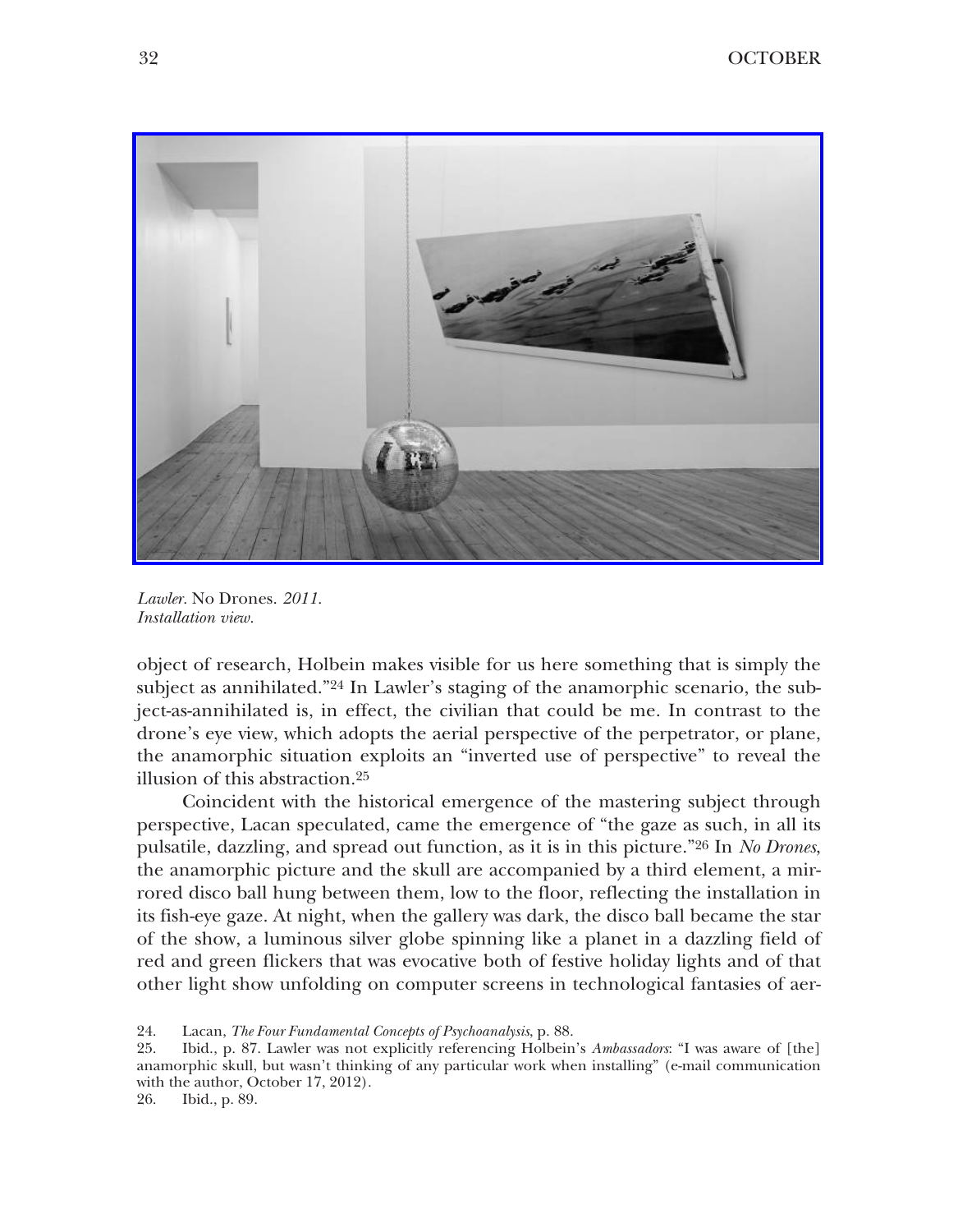ial mastery and control. In another echo of *The Ambassadors*, with its ostentatious display of scientific instruments and globes—"everything that recalls, in the perspective of the period, the vanity of the arts and sciences"—Lawler drops this pulsating sphere at our feet, in the position occupied in Holbein's painting by what Lacan calls the "magical floating object" that reflects our own nothingness, our lack.27

Retitling Richter's *Skull* as *Civilian*, Lawler alludes to the persistent omission from histories of aerial war of the death toll of noncombatants. Since the end of World War II, the perspective of war has been an insistently aerial one, an expansive overview that obscures suffering on the ground through the familiar euphemism "collateral damage." Missing from these aerial fantasies of war is not only the civilian dead but the specter of our own annihilation, our own nothingness. Swept away with all those "No Nukes" banners that Lawler's pale poster faintly reflects is the anxiety of annihilation, of nonexistence, to which Lacan's theory of the gaze is dedicated. It is therefore not surprising that one casualty of our current wars has been psychoanalytic theories of subjectivity that dwell upon our lack.

27. Lacan, *The Four Fundamental Concepts of Psychoanalysis*, p. 92.



*Lawler.* No Drones. *2011. Installation view.*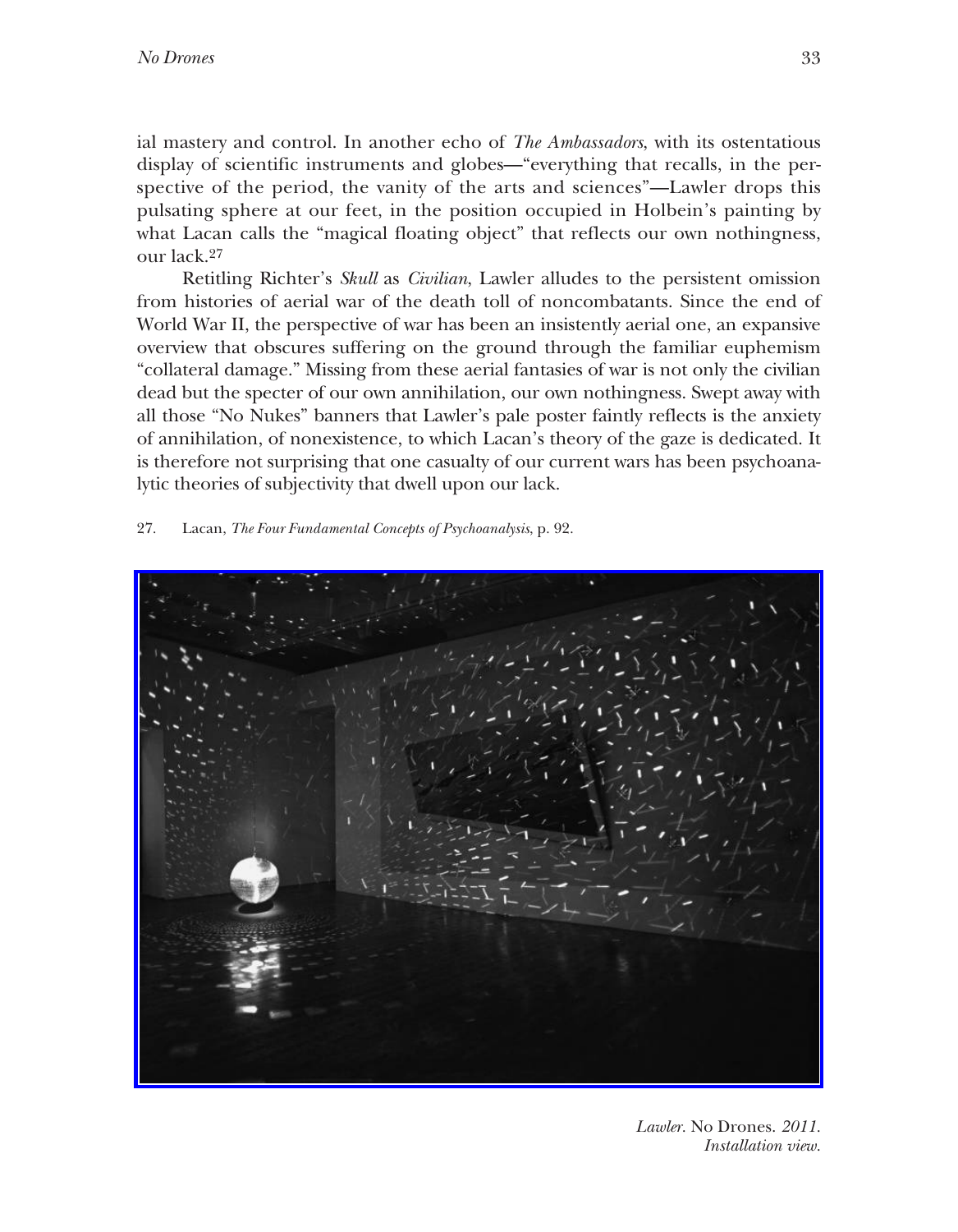34 OCTOBER

In *No Drones*, Lawler echoes a question posed by Lacan: "How can we not see here, immanent in the geometral dimension . . . something symbolic of the function of the lack?"28 In *The Ambassadors* of Holbein, the enigmatic object "from some angles appears to be flying through the air," Lacan remarks, "at others to be tilted."29 It hangs in the air, eerily suspended, hideously flattened. The enigmatic object that is the skull, a reminder of our nothingness, exceeds the perspective of the image. It is only by abandoning the illusion of mastery over the visual field which Lacan calls only "a partial dimension in the field of the gaze"—that we can make out the anamorphic effect and reflect upon its significance.<sup>30</sup>

Anamorphosis exacts a looking askance that is at odds with the drone perspective of targets and precision strikes. Anamorphosis demands that we take our eye off the target. "Begin by walking out of the room," Lacan advises. "It is then that, turning round as you leave . . . you apprehend in this form . . . What? A skull."31 In her installation *No Drones*, Lawler conjures anamorphosis at every turn. Aerial fantasies assumed a heightened reality through the rhetoric of aerial photography, as commemorated in Richter's *Mustang Squadron*. Taking a sidelong angle on the painting, Lawler exposes its illusion doubly, first in the re-presentation of Richter's own appropriation of the motif, and then again in the oblique angle that evokes what Lacan calls "the gaze as such," having, as he puts it, a "spread out function."32 The "spread out function" of Lawler's stretched photographs is in keeping with Lacan's suggestion that our desire for mastery is potentially tripped up by the anamorphic image, which offers an illusion of mastery at the cost of that illusion's being stretched beyond recognition. What destroys the illusion is the gaze, conceived by Lacan as outside us, a "pulsatile, dazzling, and spread out" effect, which Lawler slyly summarizes in the simultaneously refracting and reflecting effects of the mirror ball that is the fish-eye surrogate of Lacan's famous sardine can glinting in the water.33 It is only by turning one's back on the picture, Lacan insisted, that the viewer discovers the secret of *The Ambassadors*, the secret of one's own nothingness. In order to assume individual responsibility for war, Lawler implies, we might take a hint from Holbein and Lacan and look askance, turn our backs, and ignore the target completely.

In *No Drones*, Lawler produces an anamorphosis of political resistance to war, countering the drone perspective by inviting viewers to look askance, to contemplate our lack. "The anamorphic shift," Slavoj Žižek has noted, "enables us to discern an apparently positive object as a 'negative magnitude,' as a mere 'positivization of a void.'"34 In *The Ambassadors*, the enigmatic object that is the skull exposes the vanities

33. Ibid., p. 95.

<sup>28.</sup> Lacan, *The Four Fundamental Concepts of Psychoanalysis*, p. 88.

Ibid.

<sup>30.</sup> Ibid.

<sup>31.</sup> Ibid.

<sup>32.</sup> Ibid., p. 89.

<sup>34.</sup> Slavoj Žižek, *The Plague of Fantasies* (London: Verso, 1997), p. 76.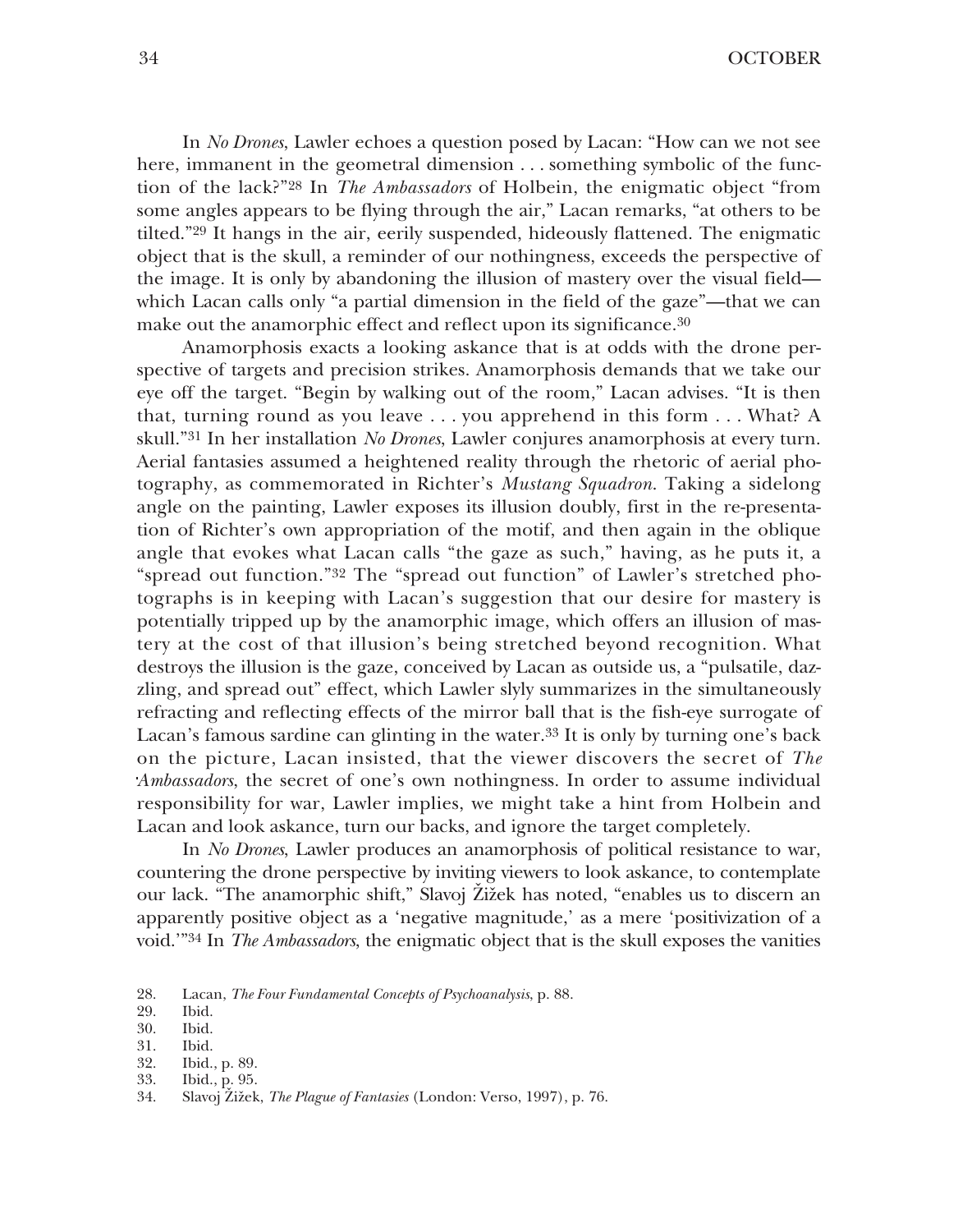of cultural and scientific mastery represented by globe and astrolabe, and by painting itself. The illusion of perspective is revealed to be exactly that. It is only by sacrificing, however fleetingly, the fantasy of mastery over the visual field that we can discern the logic of anamorphosis—and put it to use. "Ideology," Žižek maintains, "is the 'self-evident' surface structure whose function is to conceal the underlying 'unbalanced,' 'uncanny' structure.'"35 Lawler proposes the anamorphic shift as a logic that might enable us to glimpse the uncanny structure of drone culture.

## *4. No Nukes*

The Italian psychoanalyst Franco Fornari, writing in the 1960s in response to the Cold War nuclear threat, argued in *The Psychoanalysis of War* that "the war phenomenon" is a cultural solution to a very real psychic and social problem, which is the need to expel terror from the inner world to the outer world, and to export destructiveness from our own social group.36 Aerial bombing transformed war by enabling some of us to expel our destructiveness to the furthest corners of the Earth and so to distance ourselves from our own annihilative acts even while reveling in fantasies of omnipotence. But there was a catch. The increasing destructiveness of war that aerial bombing had unleashed, the psychoanalyst observed, threatened to deprive us of war itself.

"No Nukes," in Fornari's terms, poses a threat to our sanity. Nuclear war threatens to annihilate not only the enemy but ourselves as well. Faced with the prospect of planetary annihilation through war, Fornari predicted (correctly), we might be inclined to act out our desire for war through "transference wars." In psychoanalytic parlance, transference signifies a distorted repetition of the past. We all engage in transference routinely, transposing past conflicts and attachments onto current situations, all the while imagining that what we do and feel today is fundamentally different from what we once did and felt. In *No Drones*, Lawler gestures toward this phenomenon of transference war, and toward the transferential dimension of any war. Her anamorphic photograph of Richter's painting of an aerial photograph of bombing in the iconic "good war" demonstrates the principle by which the flawed logic of aerial warfare can be stretched, or adjusted, to fit a myriad of contingencies, including those of protracted, even perpetual war. From an aerial point of view, Lawler suggests, a stretched-to-fit war provides a convincing-enough optical illusion. It tricks the eye. It is beneath the zoom of the hornet, as Woolf put it, in the shadow of the plane, that this illusion is undone.

*Crazy* is the title Lawler assigns to the mirror ball that hangs from the ceiling in the exhibition *No Drones*. In Fornari's terms, war is a cultural bulwark against insanity. It converts the intolerable anxiety of our own aggression, experienced as an "internal terrifier," into rational violence directed against an actual enemy. Whether found or

35. Žižek, *The Plague of Fantasies*, p. 82.

<sup>36.</sup> Franco Fornari, *The Psychoanalysis of War*, trans. Alenka Pfeifer (Garden City, NY: Anchor Books, 1974).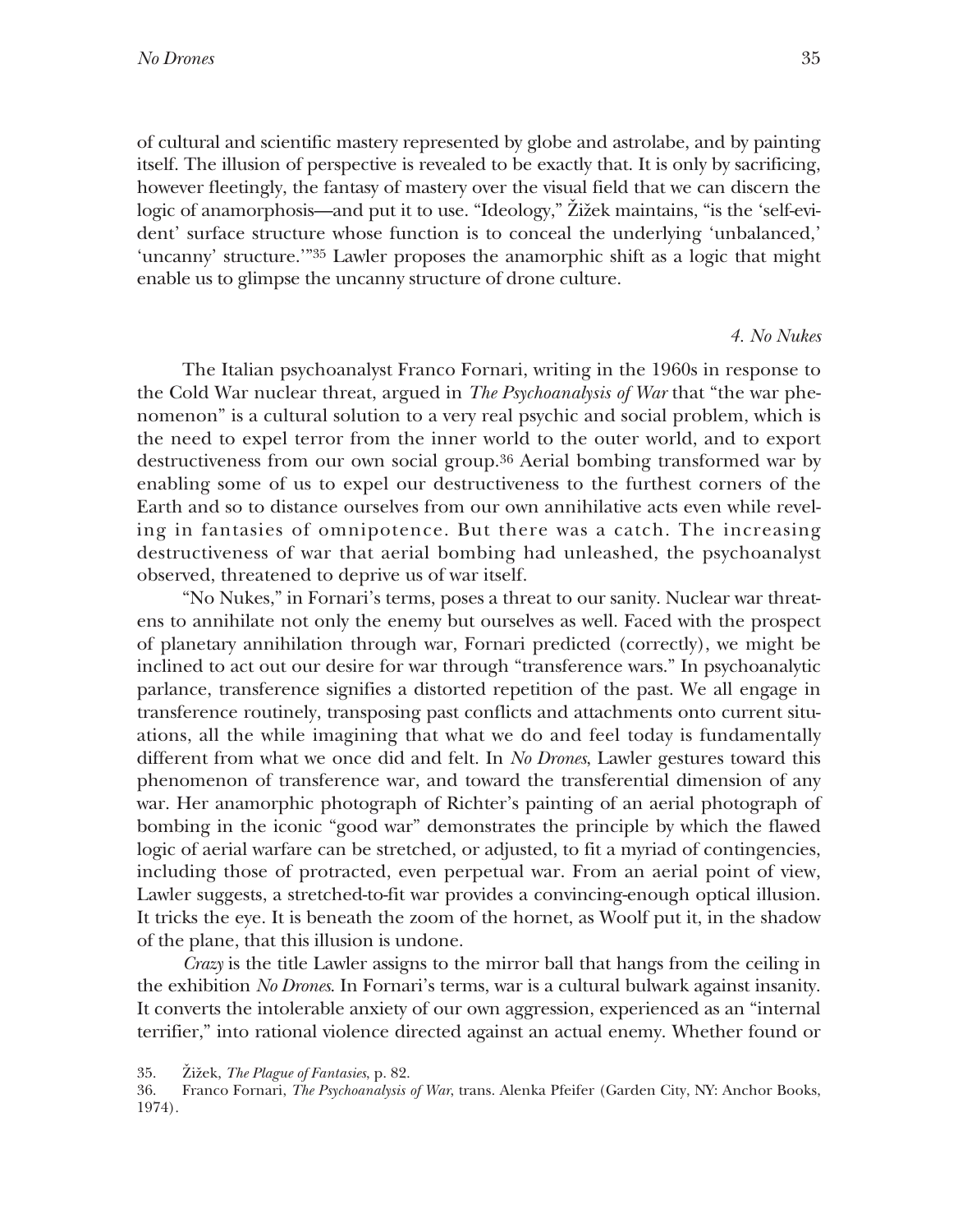made, Fornari contends, the enemy that is the object of our destructiveness is also our deliverance, the guarantor of our sanity. The prospect of nuclear war, which threatened to render war obsolete, also left us potentially defenseless against our terrors, he maintains. MAD, the military doctrine of mutually assured destruction, was the aptly named solution to this predicament, providing, in the calculus of the Cold War, a logic by which preserving war also prevents its ultimate expression. To submit willingly to the psychic strain of living constantly on the brink of annihilation was mad, but also unsustainable, and our current wars provide, if not a resolution of the persistent nuclear threat, at least a distraction from it.

In her important book *Hiroshima After Iraq*, Rosalyn Deutsche argues that the Iraq War, purportedly instigated in response to an imminent nuclear threat, perpetuates the state of existence that the psychoanalyst Hanna Segal called "nuclear-mentality culture."37 After the bombing of Hiroshima and Nagasaki, other modes of terror bombing, Deutsche observes, were demoted to the term "conventional weapons," making them appear "benign by contrast with their nuclear counterparts," in a rhetorical gesture that enabled aerial destructiveness to intensify, even dramatically—for example, in Vietnam—in the guise of restraint.38 *No Drones*, with its evocation of conventional bombing; *Crazy*, with its allusion to MAD; and *Civilian*, summoning the target of both, conspire to suggest that drone culture is not a solution to the problem of "nuclear-mentality culture" but a perpetuation of it.

We are engaged, as Fornari foretold, in a rearguard action to revive war, to reinvent it not as an actuality, with all the implications this might hold for our own destruction, but as a realistic-seeming fantasy, a skewed transference effect. Drone warfare is real, but its execution is virtual, condensing the nuclear threat of remote-controlled (self-)obliteration into a fantasy of mastery that is unilateral, targeted, and contained.

*Crazy*, the mirrored globe that dangles from the ceiling, its reflections playing dizzyingly over its faceted surface, encapsulates this fantasy as the precipitate of MAD and recalls an earlier body of work devoted to that theme. In 1966, the New York–based Japanese artist Yayoi Kusama blanketed the lawn of the Italian pavilion of the Venice Biennale with 1,500 plastic mirror balls, offering them for purchase under the slogan "Your Narcissism for Sale" to any passerby for the price of two dollars. She followed this up in the summer of 1967 with a psychedelic film, *Self-Obliteration*, and, in the summer of 1968, conducted a series of "anatomic explosions" in downtown New York, warning against the "pantoclastic prospect," as Fornari called it, of a world pulverized into polka dots. She went on to produce infinity mirror rooms, kaleidoscopic chambers, and light shows designed to crystallize the hallucinatory condition

<sup>37.</sup> Rosalyn Deutsche, *Hiroshima After Iraq: Three Studies in Art and War* (New York: Columbia University, 2010), p. 25.

<sup>38.</sup> Ibid., p. 24. On the intensification of aerial destructiveness in Vietnam to a level dwarfing the atomic bombing of Hiroshima, see Nick Turse, *Kill Anything That Moves: The Real American War in Vietnam* (New York: Picador, 2013).